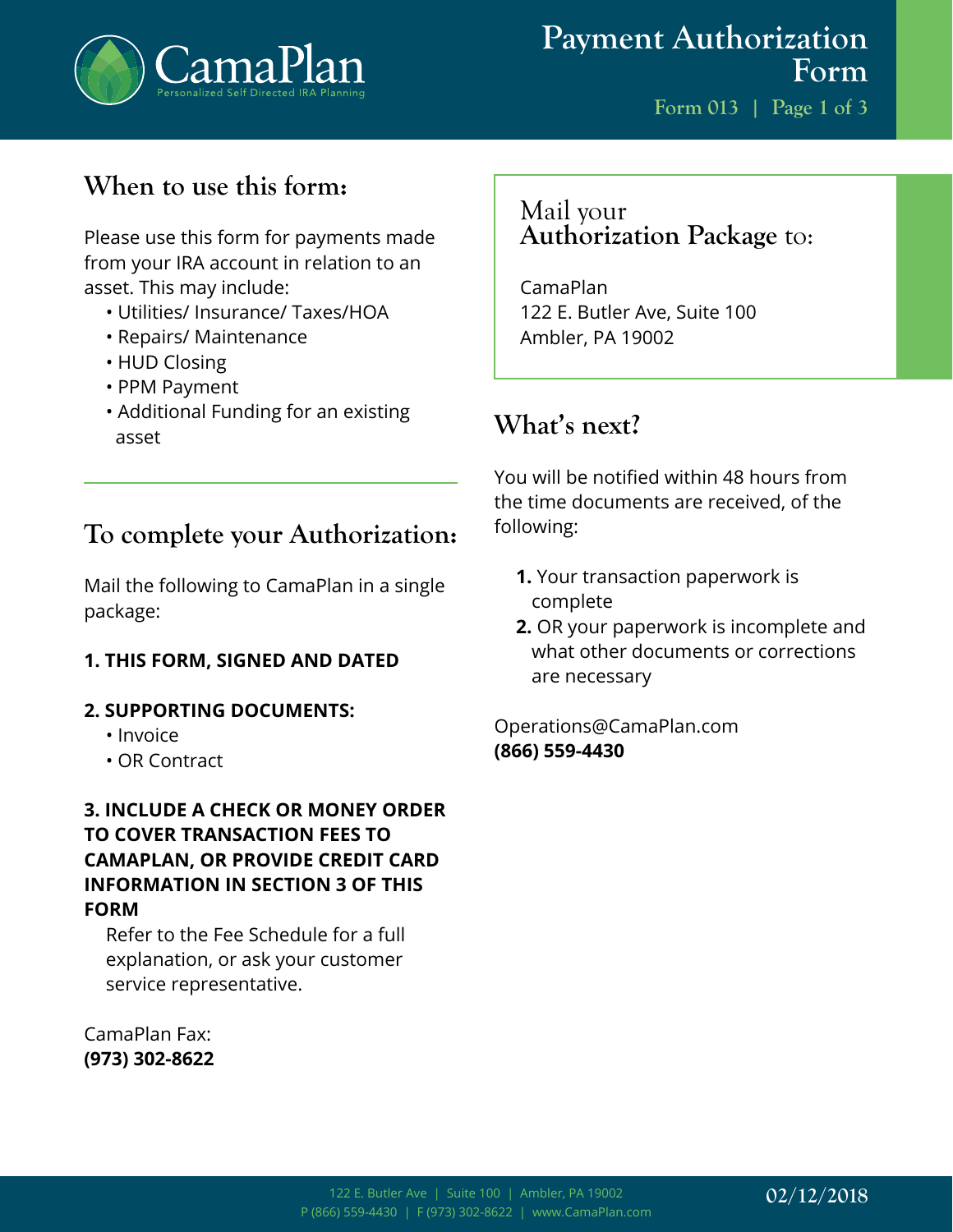

**Form 013 | Page 2 of 3**

# **1. Participant Details**

Other:

| Name on your CamaPlan account                                                                | Payment Type                           |
|----------------------------------------------------------------------------------------------|----------------------------------------|
|                                                                                              | 1. Property Taxes                      |
| <b>Account Number</b>                                                                        | 2. Property Insurance                  |
|                                                                                              | 3. Mortgage                            |
|                                                                                              | 4. Utilities                           |
| 2. Payment Details                                                                           | 5. Homeowners Association Dues         |
| <b>Asset Name</b>                                                                            | 6. Repairs / Maintenance               |
|                                                                                              | 7. ALL                                 |
| Ownership Percentage                                                                         | 8. Other:                              |
|                                                                                              | 9. Additional Funding (Existing Asset) |
| PAD Type                                                                                     | \$<br>Amount                           |
| One-Time Payment                                                                             | Payable to:                            |
| Blanket* (recurring payments only)                                                           | <b>Address</b>                         |
| *A Blanket PAD is a Payment Authorization                                                    |                                        |
| Directive that covers recurring payments for                                                 | Send payment by:                       |
| an entire asset or a particular payment type.<br>Assets that have multiple recurring payment | Overnight**                            |
| types should select ALL. A failure to submit a                                               | 2 Day courier**                        |
| Blanket PAD for an asset with recurring                                                      | Regular mail                           |
| payments will result in a \$25 charge per                                                    | Wire<br><b>ACH</b>                     |
| payment notification. If you prefer not to use                                               | <b>Account Information</b>             |
| the Blanket PAD option for recurring<br>payments please have all payment/invoice             | <b>Acct Name</b>                       |
| notifications sent to your address and utilize                                               | <b>Acct Address</b>                    |
| the One-Time Payment option.                                                                 | Acct No.                               |
|                                                                                              | <b>Bank Name</b>                       |
| <b>Blanket Frequency</b>                                                                     | Bank ABA #                             |
| As Invoiced                                                                                  | ** Additional charges may apply        |
| Monthly                                                                                      |                                        |
| Annually                                                                                     | <b>Additional Details:</b>             |